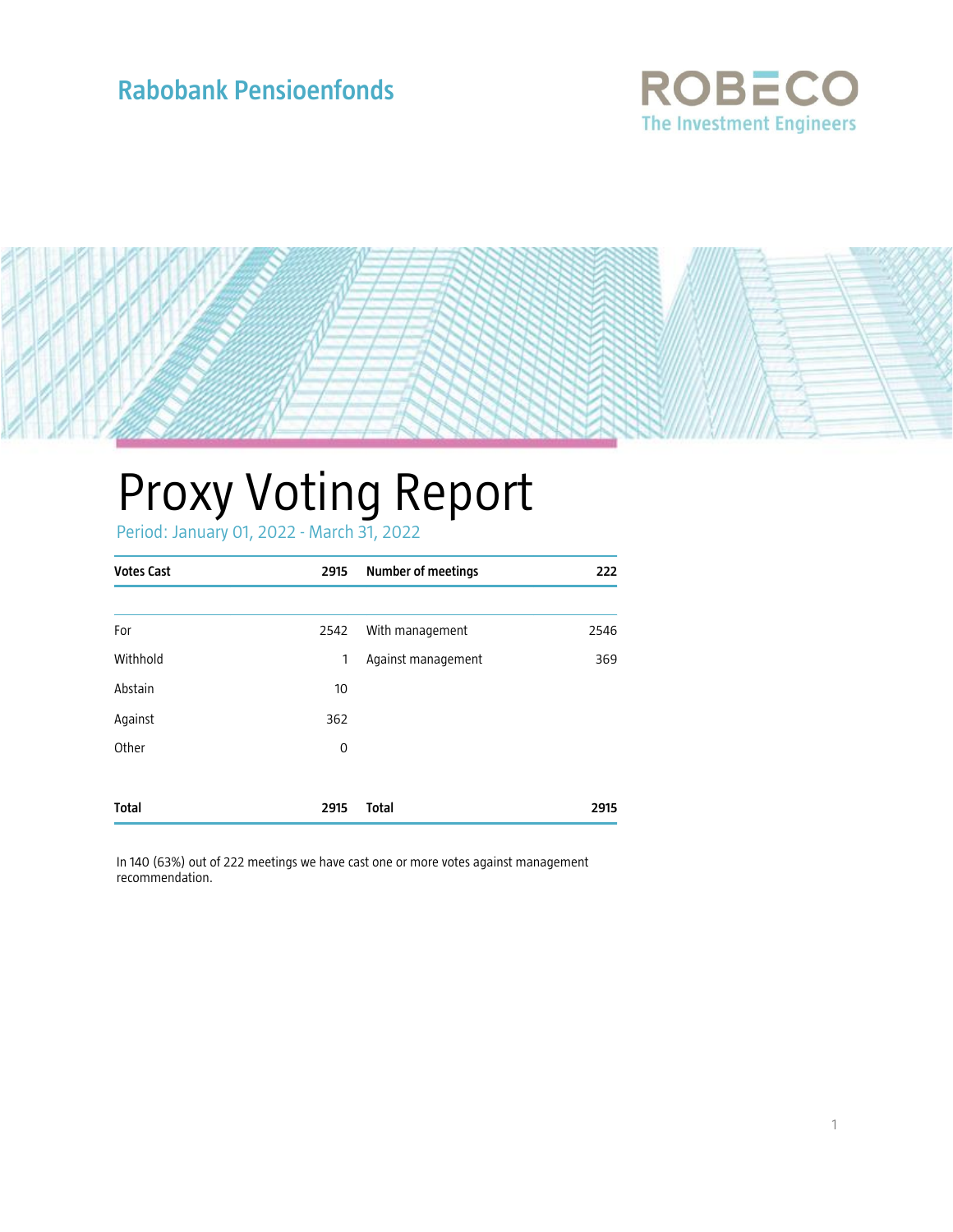# General Highlights

## **ESG focus in this Proxy Season**

The Annual General Meeting (AGM) is a key moment for investors to exercise their stewardship duties by using voting rights. Even though most agenda items are related to governance topics, environmental and social topics get increasing attention at AGMs. Rubber stamping proposals is a thing of the past, and management can no longer expect high support rates for all their proposals.

Climate expectations have steadily developed beyond setting public long-term carbon reductions targets, to now include concrete plans on how to make progress in the short and medium-term. Additionally, 2022 will be the second year in which several companies will propose a so-called Say on Climate, a management proposal requesting shareholders' approval on the company's climate transition plan. Last year shareholders still had to get used to these proposals, which resulted in high degrees of shareholder support. We expect that this year shareholders will have further developed their voting approaches on Say on Climates and might take a stricter stance on these plans.

The Social (S) in ESG is also increasingly receiving the spotlight during AGMs. Investors become more aware of the relevance of human resource management, providing a fair workplace, and having diversity in oversight. As evidenced by the rise in shareholder proposals focusing on these issues and improvements in investors' stewardship policies e.g. by pushing for broader diversity on boards.

While investors' push for incorporation of ESG under variable pay is partially successful, often the chosen metrics are not that material, and it is unclear how performance is measured. The ESG metrics should be treated the same way as financial metrics in remuneration; they should be measurable, require management effort to achieve, and should be underpinned by a strategy. Like the rest of incentive pay, ESG in remuneration should also be pay for performance.

Simultaneously to the improvement of environmental and social topics making it to the agenda, governance remains a key topic. We are content to see that, after years of lagging other developed peers, Japan is raising its expectations for the percentage of independent directors. Similarly, Robeco is proud of the initial positive steps taken by the Brazilian stock exchange and exchange commission in improving its proxy voting mechanisms for foreign investors.

To incorporate all these changes, Robeco has made some significant updates to its voting policy for 2022. For example, we have formalized our Say on Climate approach and developed industry frameworks to accurately assess companies' plans. Additionally, we have strengthened our climate voting policy to hold climate laggards responsible for taking insufficient action. Besides climate, we took a further step in terms of human rights. Companies with exposure to human rights issues but lack human rights due diligence, can expect that we will be voting against relevant agenda items. Finally, we have further enhanced our expectations for executive remuneration practices.

All in all, this proxy season is prone to be an exciting one with a varied range of ESG issues likely to receive improved attention during this AGM season.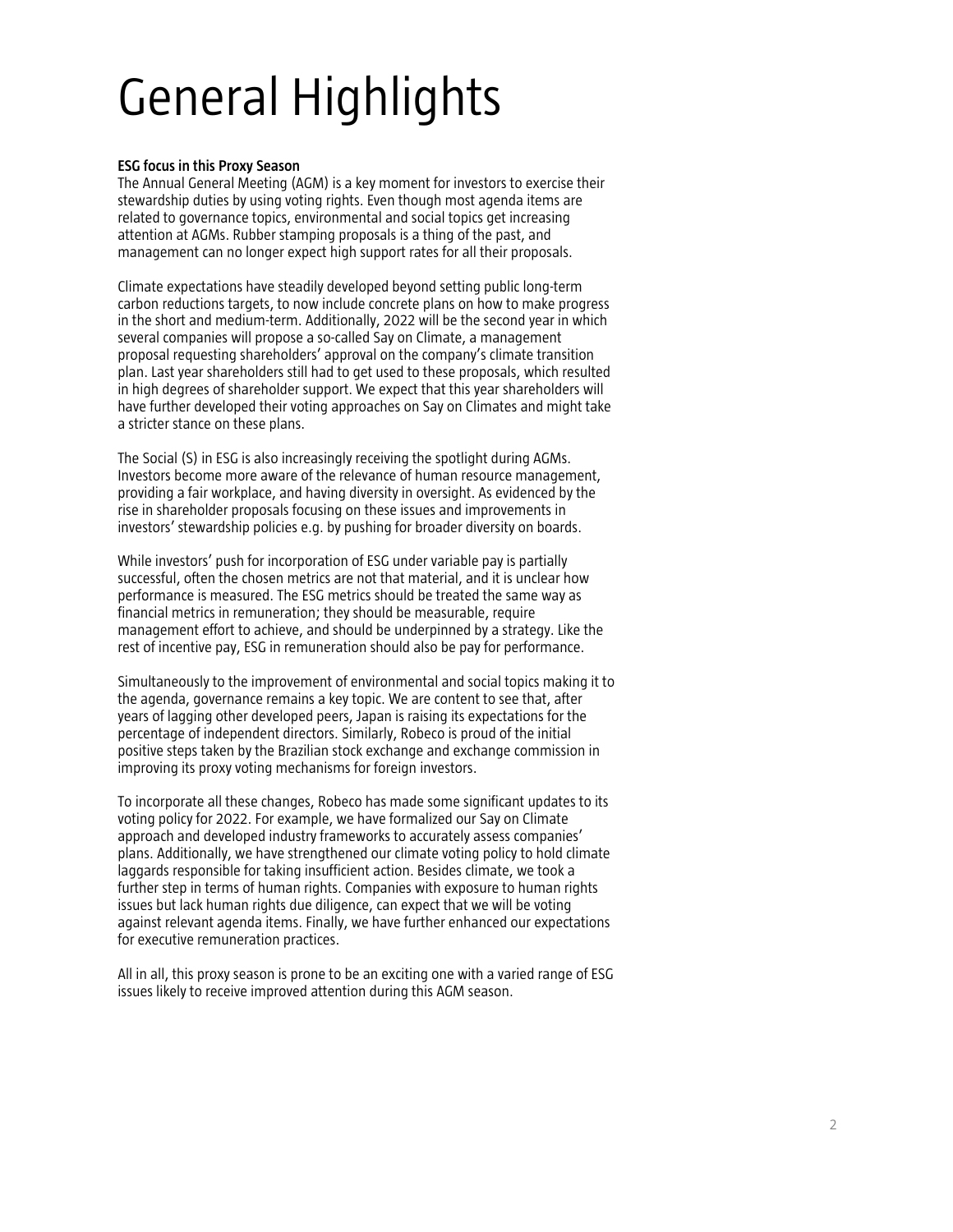# Voting Highlights

### **Metro Inc - 01/25/2022 - Canada**

Proposal: Shareholder Proposal Regarding Adoption of Target to Achieve Zero Plastic Waste by 2030 and Shareholder Proposal Regarding Supplier Biodiversity Commitments

Metro Inc. operates as a retailer, franchisor, distributor, and manufacturer in the food and pharmaceutical sectors in Canada.

This year's Annual General Meeting (AGM) of the Metro Inc. included multiple progressive and slightly controversial shareholder proposals. The first one requested the company to propose an action plan to achieve zero plastic waste by 2030. While analysis showed the company is doing relatively well in terms of disclosure and goal setting compared to peers, we believe setting ambitious goals is key in addressing the severe issues of plastic waste for society. Especially since single use plastic goals have been challenged by the pandemic over recent years, and other food and retailing companies have committed to more ambitious goals. For example, Carrefour pledged zero plastic already by 2025 and Ikea pledged to move away from plastic consumer packaging by 2028. Hence, our decision to support the shareholder's resolution.

The second shareholder proposal requests the company to specify, in collaboration with its suppliers, in a Code of Conduct the requirements regarding the commitments it wishes to see from suppliers to preserve biodiversity. While over the last couple of years we have witnessed quite the increase in environmental related shareholder proposals, biodiversity has not often been targeted so specifically before. Although, the company maintains multiple environmental related policies and provides information on their responsible sourcing efforts, we decided to support the proposal as we deemed it a reasonable ask to further prepare and plan for mitigating environmental risks. Besides that, we expect this topic to become increasingly more important in the near future.

### **Posco - 01/28/2022 - South Korea**

Proposal: Spin-off

POSCO, together with its subsidiaries, manufactures and sells steel rolled products and plates in South Korea and internationally. It operates through four segments: Steel, Construction, Trading, and Others.

At its special meeting at the end of January, Posco sought approval from shareholders for its spin-off arrangement of its steel segment. Upon approval, Posco would be able to spin off its existing steel business division into a separate unlisted entity and transition to a holding company structure. The new Posco Holdings company would then focus on future business portfolio development and group business management whereas the spun-off steel business would assume the Posco name.

The company did not provide a thorough insight into the process the board underwent to establish that this strategic decision was the best for the company and its shareholders. Despite a lack of details, the overall rationale provided by the board was sound. The board explained the move would help the company to transition away from a low-growth steel focus. This would allow the company to pursue a broader range of initiatives such as battery-based alternatives, renewable energy, and green steel. We believe this transition would help position the company for more sustainable growth in the future.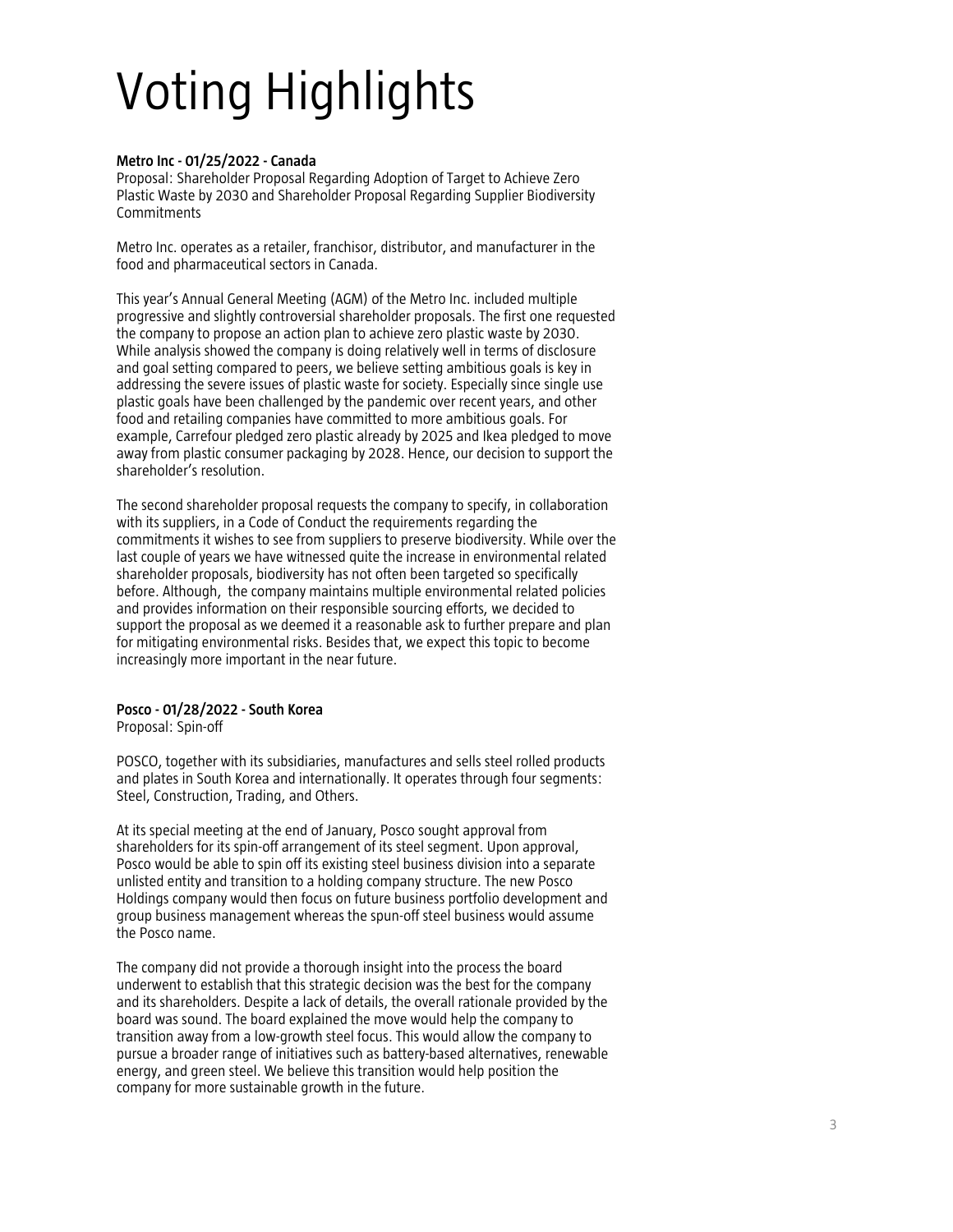Furthermore, the split took place entirely within Posco as the group would retain 100% interest in the newly created steel business. To quell shareholders' concerns, the board unanimously stated that the spun -off steel business would not be separately listed. Moreover, the new entity's articles of incorporation provide that any future listing would require the approval of the holding company's shareholders by a supermajority.

Given the proposed benefits and the safeguards provided it came as no surprise that the overwhelming majority (89%) of shareholders supported the spin -off proposal.

#### **Apple Inc - 03/04/2022 - United States**

Proposal: Advisory Vote on Executive Compensation and Shareholder Proposals Regarding Report on Effectiveness of Supply Chain Policies on Forced Labor, Median Gender and Racial Pay Equity Report, Civil Rights Audit, Concealment Clauses.

Apple Inc. is a U.S. multinational technology company, that designs, manufactures, and markets consumer electronics, computer software, and online services

At Apple's annual shareholder meeting, we voted against the executive compensation report, both because of the significant height and the issues with the structure of the renumeration package.. We are concerned that the Long term incentive (LTI) plan is overly reliant on only one relative metric (TSR). This would allow for Performance Stock Units (PSUs) to be capped at target, even when TSR is negative.

We were concerned by the high quantum of total compensation for all named executive officers (NEOs) and the CEO. The compensation committee justified the high compensation levels based on the size, performance and profitability of the company. Nevertheless, we were disturbed that the compensation levels of the CEO reached the \$84 million -more than double the amount afforded by the Company's self -disclosed peer group. Additionally, we are disturbed that the compensation levels of all NEOs are comparable to the pay packages given to CEOs in the company's peers. Our concerns regarding the remuneration practices were shared by approximately 36% of the shareholders, who decided to vote against the Say on Pay, signaling a strong message to the company's consistent failure to address the remuneration design issues.

Together with the remuneration report, social shareholder resolutions shared the main stage in this year's Apple AGM. We consider this to be in line with the broader trend we expected this season, with investors shifting their focus on social matters.

Specifically, we supported the shareholder proposal asking the company to report on forced labor in its supply chain. We believe that the proposal's call for transparency regarding the effectiveness of the company's commitment to human rights would benefit shareholders. The resolution was supported by 34% of the shareholders. Additionally, we supported the shareholder resolution asking Apple to report on median pay gaps across race and gender, including associated policy, reputational, competitive, and operational risks, and risks related to recruiting and retaining diverse talent. This proposal received approximately 36% of votes For, showing that shareholders are calling the company to increase the disclosure and transparency on their pay practices and to promote pay equity.

An interesting proposal submitted by shareholders was the one requesting the company to perform a Civil Rights Audit. The audit will analyze the adverse impact of Apple's policies and practices on the civil rights of company stakeholders. We voted For the resolution since we believe that the Audit would help shareholders better assess the effectiveness of Apple's efforts to address the issue of any inequality in its workforce and mitigate any related risks. The resolution received support by 54% of the shareholders.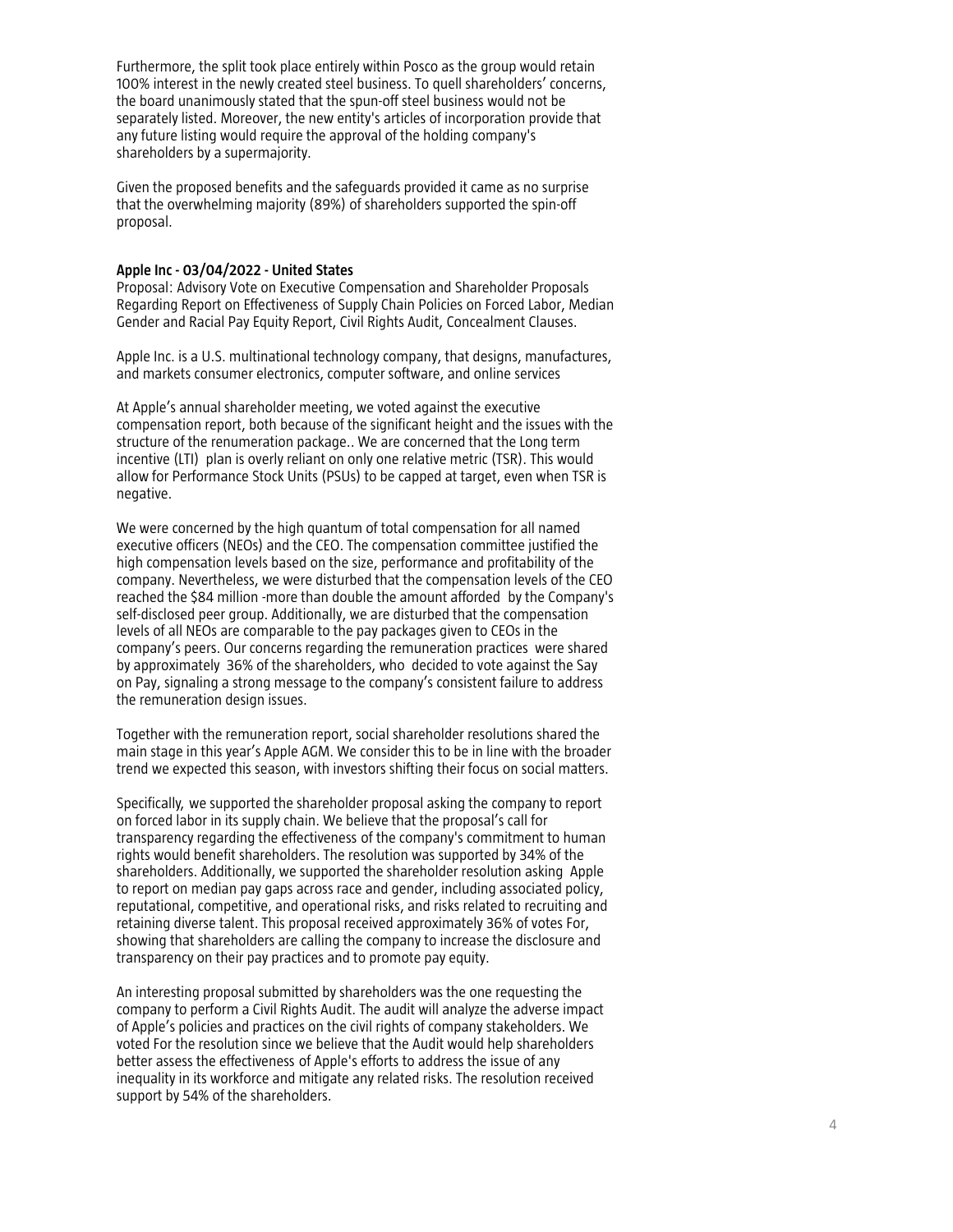Lastly, we supported the shareholder proposal regarding the concealment clauses. The resolution was asking the company to prepare a public report assessing the potential risks associated with its use of concealment clauses in employment agreements, in the context of harassment, discrimination and other unlawful acts. The resolution received 50% support from the shareholders. We consider that this report could help shareholders ensure that these issues are being thoroughly addressed and considered by the board and management. Moreover, we trust that the requested report will bring an additional benefit of providing reassurance to current and potential employees who may have concerns regarding how the company's policies may affect their employment -related claims.

#### **Walt Disney Co (The) - 03/09/2022 - United States**

Proposal: Advisory Vote on Executive Compensation and Shareholder Proposal Regarding Median Gender and Racial Pay Equity Report.

The Walt Disney Company, together with its subsidiaries, operates as an entertainment company worldwide. It operates through two segments, Disney Media and Entertainment Distribution; and Disney Parks, Experiences and Products.

At the 2022 AGM of Walt Disney Co, Robeco voted against the advisory vote on executive compensation due to our concerns over the height and the structure of executive pay. Following our engagement call in October 2021, we saw that the company incorporated shareholders' feedback to bring further improvements in the compensation practices, mainly by increasing the performance based Long Term Incentive (LTI) award, decreasing the stock options, and by eliminating the overlap of performance conditions under the Short Term Incentive (STI) and LTI plan. Nevertheless, our concerns remained on some structural components of the compensation design that can lead to an excessive payout.

The Against vote was triggered mainly by the excessive quantum of the payout, the insufficient disclosure of the LTI plan performance goals, and the short performance period under the LTI plan. Regarding the performance period, half of the performance based awards granted to executives are based on three one -year performance periods, which may fail to sufficiently incentivize long -term thinking. Additionally, the company has not clearly disclosed the threshold, target and maximum goals under the LTI plan, which does not allow us to evaluate the pay for performance component.

Given our concerns outlined above, we voted against the advisory vote on executive compensation, which was rejected by 15% of shareholders. In the coming months, we encourage the company to continue the constructive dialogue with its shareholders to further address the above -mentioned concerns.

As it was expected, this year's proxy season knows an increased number of shareholder resolutions focusing on social topics. We saw this trend in the company's AGM, with 3 social shareholder proposals up to vote on the agenda. Whilst 2 of these resolutions were considered anti -social, since they were submitted by extreme right think tank proponents that usually aim to undermine progressive ESG resolutions, the 3rd resolution aimed to address the pay inequity issue.

The resolution requested the company to report on both median and adjusted pay gaps across race and gender, including associated policy, reputational, competitive, and operational risks, and risks related to recruiting and retaining diverse talent. We supported the resolution since it aimed to increase disclosure and transparency on the company's compensation practices. Additionally, the resolution received almost a 60% support by the shareholders, showcasing that investors have truly shifted their focus on the social matters this proxy season.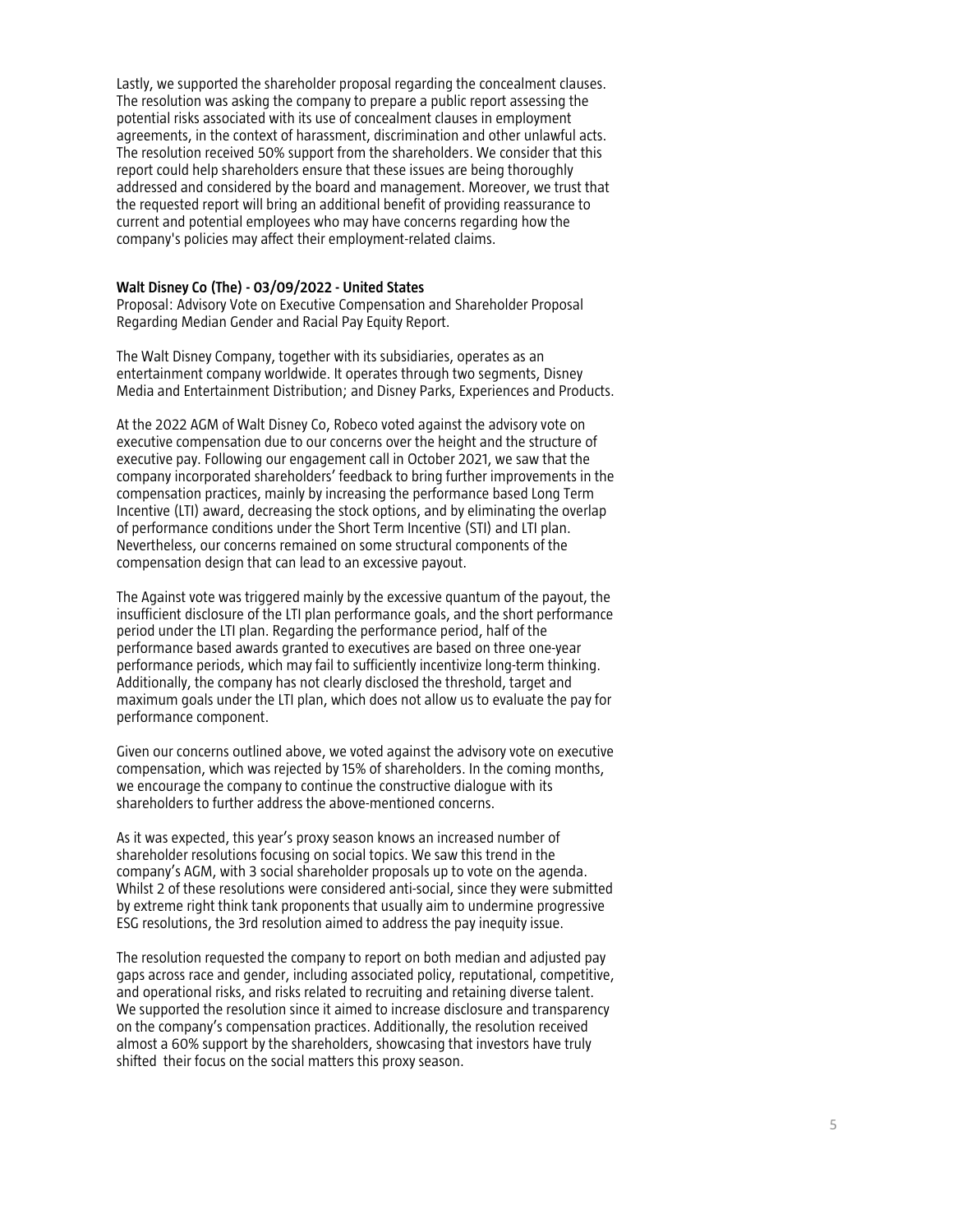### **Starbucks Corp. - 03/16/2022 - United States**

Proposal: Shareholder Proposal Regarding Report on Effectiveness of Workplace Sexual Harassment and Discrimination Policies

Next to the regular votes on electing directors, approving executive compensation and ratifying the auditor, this year's annual general meeting (AGM) of Starbucks included a shareholder proposal dedicated to workplace sexual harassment and discrimination. The resolution requests the Board of Directors to oversee the preparation of an annual public report describing and quantifying the effectiveness and outcomes of the company's efforts to prevent harassment and discrimination against protected classes of employees. This report should not include any names of accusers or details of settlements without their consent and should be prepared at a reasonable cost, omitting any information that is proprietary, privileged or violative of contractual obligations.

We highly recognize the significance of ensuring a safe and inclusive workplace for all companies as issues related to the treatment of employees are material to any company. We believe the reasonable ask of providing an assessment of the effectiveness of the company's initiatives related to its treatment of harassment and discrimination allows shareholders to better understand how related issues are managed and whether the company's investments in these areas result in the desired effects. Therefore, we have voted in favor of the resolution. Ultimately, the proposal received more than 31% support by shareholders, which is quite the strong signal but unfortunately not enough to be adopted.